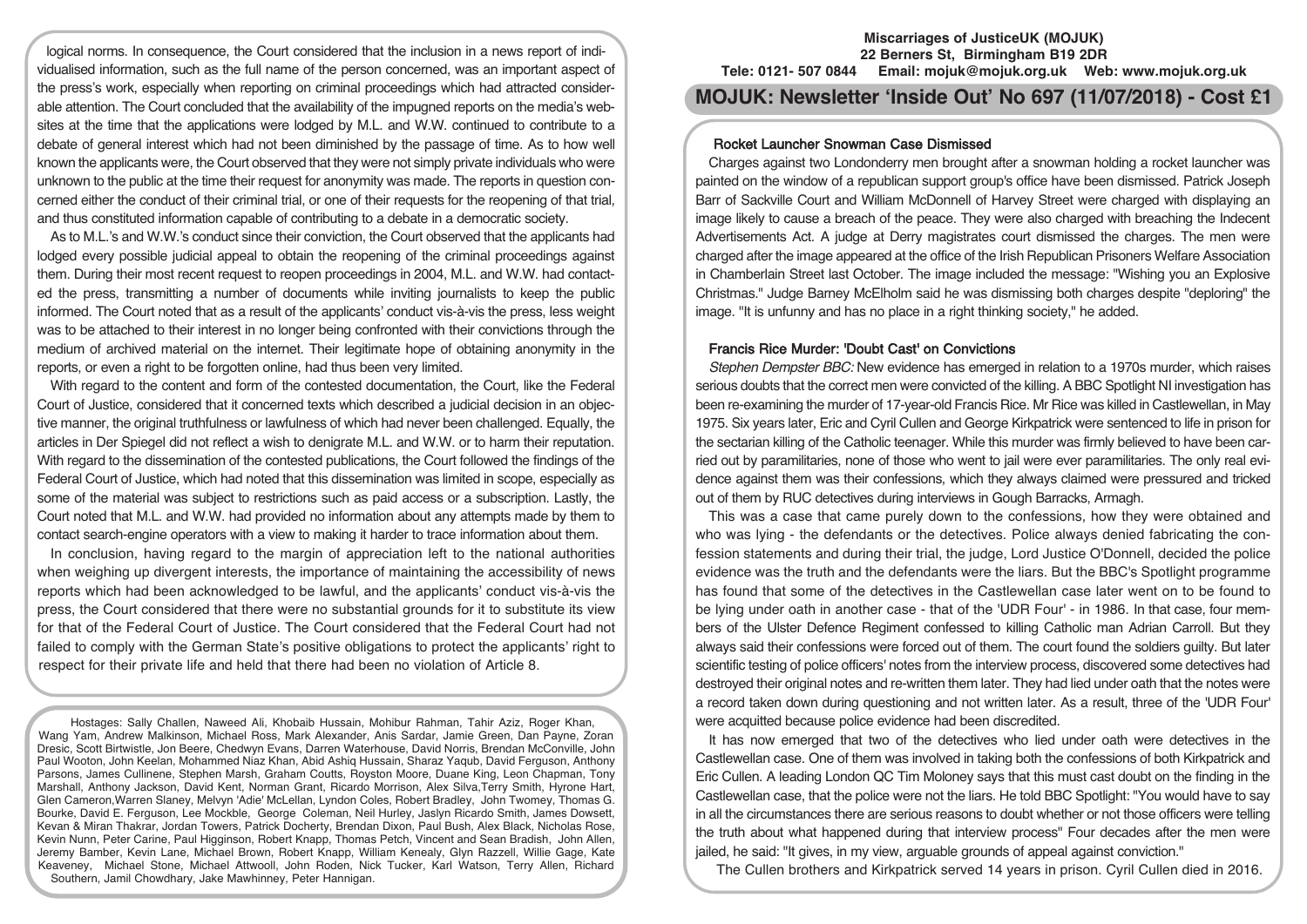The family of Mr Rice continue to believe they are guilty. But the two surviving convicted killers still want to clear their name four decades after their conviction. Kirkpatrick said: "I do feel for the Rice family. They have lost a son but the man they think killed him didn't kill him. They think I done it but there is a day coming I hope that Mr and Mrs Rice will know the truth." Cullen said: "Well they're victims and we're victims. I don't blame them for trying to push to get people caught for the murder of their son, I don't blame them at all for that. But all I can say is it certainly wasn't me and it definitely wasn't my brother."

BBC Spotlight also revealed other concerns relating to the murder and the convictions, including the evidence of witnesses who saw two strangers in Castlewellan on the night of the murder, and whom police said were also seen following Mr Rice. These mystery men were the chief suspects but neither of them matched the description of the Cullens or Kirkpatrick and this evidence does not appear to have been examined at the men's trial. The PSNI said it would not comment on claims that the three Castlewellan men had suffered a miscarriage of justice, because the Rice murder is currently being reviewed by the Police Ombudsman.

## Damien Mclaughlin: Dissident Who's Never Far From The Headlines

Belfast Telegraph: Tyrone man Damien McLaughlin who was cleared of charges linked to the dissident IRA murder of prison officer David Black is no stranger to the front pages. He was regularly in the headlines after he was charged with having guns in 2009 and he was also one of 11 dissidents accused of wrecking their cells at Maghaberry prison seven years ago. But after he was granted bail in the Black case McLaughlin was at the centre of a major storm when it was revealed that his release conditions had been relaxed so that he could go on a luxury spa break at one of Northern Ireland's top hotels. But republicans have long claimed that McLaughlin (41), from Kilmascully Road near Ardboe, has been the victim of an unjust legal system that was biased against him.

McLaughlin was convicted of possession of guns nine years ago and in Maghaberry two years later he took part in jail protests over conditions. He and 10 other republican prisoners were charged with causing criminal damage in May 2011. Among the others accused was Lurgan republican Colin Duffy, as well as Brendan McConville and John Paul Wootton who are now serving life for the Craigavon murder of PSNI officer Stephen Carroll.

At the opening of the Black murder trial in Belfast prosecution lawyers said that the prison officer was killed on November 1, 2012 as a direct result of the jail grievances. McLaughlin always denied any involvement in the killing which was carried out as Mr Black drove to Maghaberry along the M1 from his home in Cookstown. The killers used an AK47 assault rifle fired from a Toyota Camry as it drew up alongside 52-year-old Mr Black. McLaughlin was adamant that he wasn't the man who had driven the Toyota across the border from Carrigallen in Co Leitrim. Garda and PSNI officers, however, said they recognised him from CCTV in Carrigallen on the eve of the M1 ambush, although McLaughlin's lawyer Patrick Corrigan said the evidence obtained by the Garda was significantly and fundamentally flawed from the outset. He added: "It should never have been relied upon, nor should Mr McLaughlin have been charged with these offences".

In the end, however, it was a dispute over the evidence of Leitrim garage worker Stephen Brady that led to the collapse of the case against Damien McLaughlin, who'd been accused of aiding and abetting Mr Black's murder and a number of other offences including IRA membership. The case relied "solely" on the testimony of Mr Brady who said he supplied McLaughlin with a battery for the Toyota and saw him in the vehicle. But the trial judge Mr Justice Colton said on Tuesday that the Garda interviews with Mr Brady were "oppressive, aggressive,

The applicants, M.L. and W.W., who are half-brothers, are German nationals who were born in 1953 and 1954 and live in Munich and Erding (Germany) respectively. In May 1993 M.L. and W.W. were convicted of murdering a very popular actor, W.S., and sentenced to life imprisonment by the domestic courts. They were released on probation in August 2007 and January 2008 respectively. In 2007 the applicants brought proceedings against the radio station Deutschlandradio in the Hamburg Regional Court, requesting anonymity of the personal data in the documentation on them which had appeared on the station's Internet site. In two judgments of 29 February 2008 the Hamburg Regional Court granted the applicants' requests, considering in particular that their interest in no longer being confronted with their past actions so long after their conviction prevailed over the public interest in being informed. The Court of Appeal upheld those judgments. The Federal Court of Justice quashed the decisions on the grounds that the Court of Appeal had not taken sufficient account of the radio station's right to freedom of expression and, with regard to its mission, the public's interest in being informed. In July 2010 the Federal Constitutional Court decided not to entertain constitutional appeals lodged by the applicants. A second and third set of proceedings on similar grounds brought against the weekly magazine Der Spiegel and the daily newspaper Mannheimer Morgen respectively were dealt with under the same procedure and ended with the same conclusions by the courts.

Decision of the Court Article 8: The Court noted that the applications required an examination of the fair balance that had to be struck between the applicants' right to respect for their private life, guaranteed under Article 8 of the Convention, and the right of the radio station and press to freedom of expression and the public's right to be informed, guaranteed under Article 10. The Court noted that it was primarily on account of search engines that the information made available by the media could be obtained easily by Internet users. However, the interference complained of by the applicants resulted from the decision by the media concerned to publish and conserve this material on their websites; the search engines merely amplified the scope of the interference. The Court observed that the Federal Court of Justice, while recognising that M.L. and W.W. had a considerable interest in no longer being confronted with their convictions, had emphasised that the public had an interest in being informed about a topical event, and also in being able to conduct research into past events. The Federal Court had also reiterated that one of the media's tasks was to participate in creating democratic opinion, by making available to the public old news items that were preserved in their archives. The Court agreed entirely with this conclusion.

Thus, the Federal Court of Justice had referred to the risk that a decision to grant the requests to remove identifying elements from the reports could have a chilling effect on the press's freedom of expression. An obligation to examine the lawfulness of a given news report following a request from the individual concerned entailed the risk that the press would abstain from putting their archives online or that they would omit individualised information in news reports that could subsequently give rise to such requests. The rights of a person who had been the subject of an internet publication had to be balanced against the public's right to be informed about past events and contemporary history, particularly using digital press archives. In so far as M.L. and W.W. were not asking for the removal of the reports in question, but only that they be anonymised, the Court noted that rendering material anonymous was a less restrictive measure in terms of press freedom than the removal of an entire article.

However, it reiterated that the approach to covering a given subject was a matter of journalistic freedom and that Article 10 of the Convention left it to journalists to decide what details ought to be published, provided that these decisions corresponded to the profession's ethical and deonto-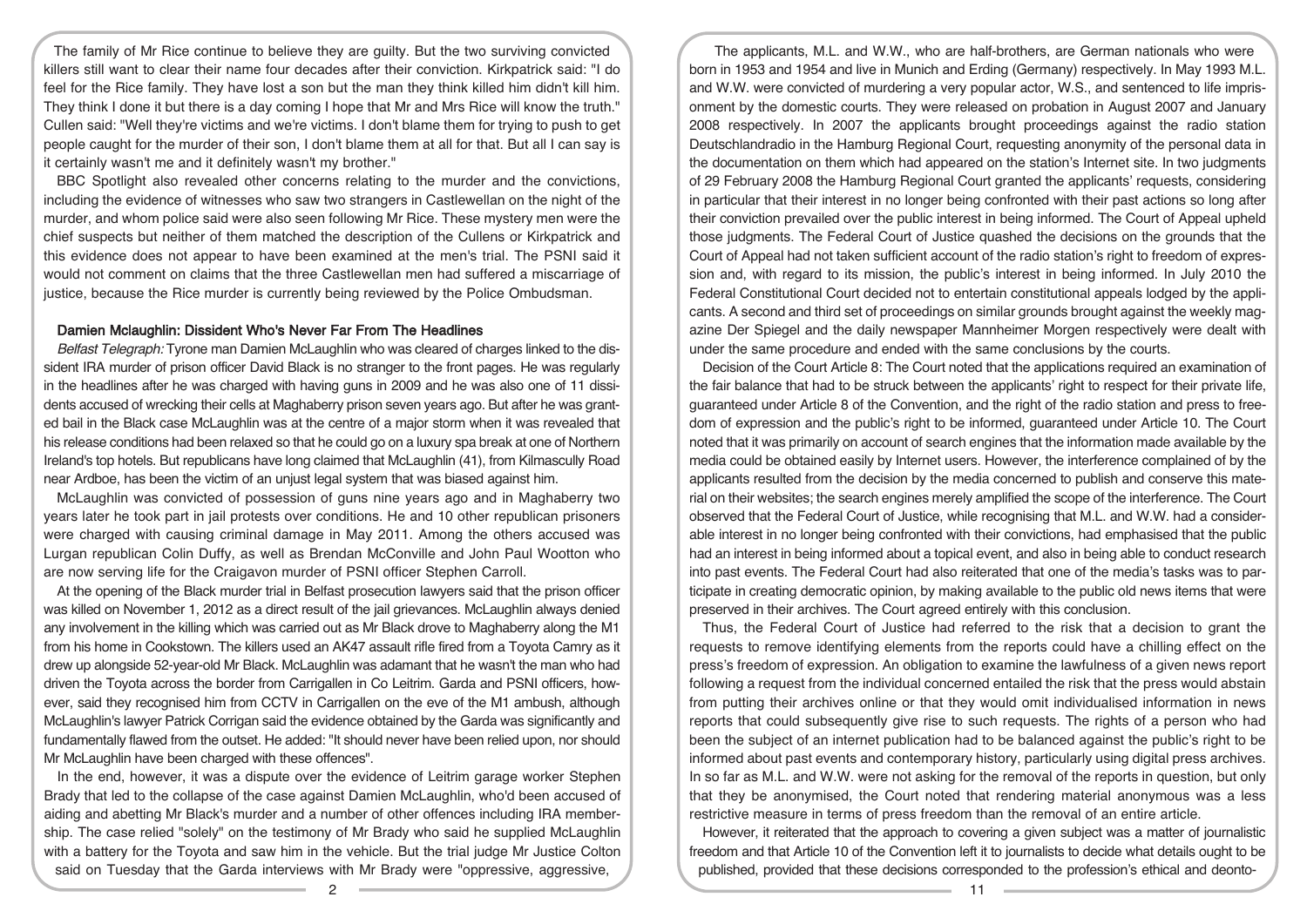The baroness's ridiculous tweet reminds me of the famous court scene in Alice in Wonderland: 'No, no!', said the Queen. 'Sentence first—verdict afterwards.' 'Stuff and nonsense!', said Alice loudly. 'The idea of having the sentence first!' 'Hold your tongue!', said the Queen, turning purple. 'I won't!', said Alice. Off with her head!', the Queen shouted at the top of her voice.

And yet, here in Baroness Newlove, we have the modern equivalent of the purple-faced Queen of Hearts, advocating that we should turn our justice system on its head solely to recognise the pain felt by 'victims'… Baroness, some of your so-called 'victims' will be liars, fraudsters or fantasists, of this you can be sure. Fortunately, despite her very grand sounding title and generous salary, Helen Newlove has no actual power over the courts. It can only be hoped that judges and sensible politicians will continue to ignore her dangerous, misguided, unqualified opinions.

In theory, at least, the office of the Victims' Commissioner is supposed to offer: Inclusivity representing all victims and witnesses, including the most vulnerable members of our community. Yet, when it comes to the actual definition of what constitutes a 'victim', things become much more hazy. It appears that only certain victims actually qualify for such support and representation. For example, I have yet to hear the taxpayer-funded Victims' Commissioner say one single word about victims of miscarriages of justice or those whose lives and families have been, and continue to be, destroyed by malicious, false accusations, propounded by the plethora of greedy, selfish, heartless liars. Employing a victims' champion who only represents certain types of victim, while ignoring others, seems to me to be a very poor way of spending public money. What kind of message is this sending? Are those who have had their life utterly destroyed by these malignant liars and fraudsters, Baroness, the wrong sort of victims?

#### Journalistic freedom Takes Precedence Over Right of Convicted Persons to be Forgotten!

In Chamber judgment in the case of M.L. and W.W. v. Germany (application nos. 60798/10 and 65599/10) the European Court of Human Rights held, unanimously, that there had been: no violation of Article 8 (right to respect for private life) of the European Convention on Human Rights. The case concerned the refusal by the Federal Court of Justice to issue an injunction prohibiting three different media from continuing to allow Internet users access to documentation concerning the applicants' conviction for the murder of a famous actor and mentioning their names in full. The Court shared the findings of the German Federal Court, which had reiterated that the media had the task of participating in the creation of democratic opinion, by making available to the public old news items that had been preserved in their archives.

The Court reiterated that the approach to covering a given subject was a matter of journalistic freedom and that Article 10 of the Convention left it to journalists to decide what details ought to be published, provided that these decisions corresponded to the profession's ethical norms. The inclusion in a report of individualised information, such as the full name of the person in question, was an important aspect of the press's work, especially when reporting on criminal proceedings which had attracted considerable attention that remained undiminished with the passage of time. The Court noted that during their most recent request to reopen proceedings in 2004, M.L. and W.W. had themselves contacted the press, transmitting a number of documents while inviting journalists to keep the public informed. This attitude put a different perspective on their hope of obtaining anonymity in the reports, or on the right to be forgotten online. In conclusion, having regard to the margin of appreciation left to the national authorities when weighing up divergent interests, the importance of maintaining the accessibility of press reports which had been recognised as lawful, and the applicants' conduct vis-à-vis the press, the Court considered that there were no substantial grounds for it to substitute its view for that of the Federal Court of Justice.

hectoring and bullying". Yesterday 21/06/2018 after the prosecution said they wouldn't be offering any other evidence the judge cleared McLaughlin who left the court without saying anything. Mr Black's family also stayed silent, but his son Kyle later said they were devastated and thought it unlikely that anyone would ever be brought to account for the murder.

There was widespread criticism four years ago when McLaughlin was freed on bail. He'd earlier been refused compassionate bail to attend his child's christening in February 2013 after the PSNI said that they feared he would flee and that he had connections to dissident IRA groups. A year later, however, McLaughlin was released because of delays in the case. In August 2016 McLaughlin's bail terms in relation to his curfew were altered so that he could go on a mini-break to the plush Manor House hotel in Fermanagh. But on the first day of the new conditions coming into force he was photographed at a republican anti-internment demonstration alongside convicted terrorists Conor Casey and Sharon Rafferty. McLaughlin also acted as a steward at a dissident march in Coalisland.

The DUP responded by questioning the court's "leniency" in giving bail to dissident republicans. The family of the murdered prison officer had criticised the courts for granting bail to a man described as having played a central role in the killing. But there was even more anger from politicians in January last year when it emerged that McLaughlin had disappeared and the PSNI, who last saw him several months earlier, admitted didn't know where he was. The answer came in March 2017 when McLaughlin was arrested in Ramelton in Co Donegal He was held under a European arrest warrant and extradited back to Northern Ireland to stand trial - a trial which fell apart yesterday 21/06/2018.

# Man Found Guilty of Olympic Gold Medal Raid Wins Appeal Against Conviction

Scottish Legal News: A man who was jailed after being found guilty of breaking into a museum and stealing a number of artefacts including Olympic gold medals has successfully appealed against his conviction. The Appeal Court of the High Court of Justiciary quashed the conviction after ruling that the sheriff erred in failing to direct the jury that certain comments made by a co-accused outwith the presence of the appellant could not be used as evidence against him.

Lady Paton, Lady Clark of Calton and Lord Matthews heard that the appellant Stewart Pettigrew was tried at Dumfries Sheriff Court in September 2017 on an indictment which alleged that he, along with two co-accused Charlie Walker and "LBH", broke into Dumfries Museum and Observatory and stole two gold medals, one from the 1924 Winter Games and the 2002 Winter Olympics curling gold medal belonging to Rhona Martin MBE, as well as a chain of office and a casket containing an historical scroll. The appellant was subsequently found guilty by the jury in a majority verdict and sentenced to a period of imprisonment.

However, he appealed against conviction, claiming that he had suffered a "miscarriage of justice". The court was told that there was a joint minute in which it was agreed that on 30 April 2014 at around 10.10pm the museum was broken into and various items were stolen. At the material time the appellant had the use of a silver VW Golf and the co-accused Walker had previously stolen a silver Audi A3.

Circumstantial Evidence: There was evidence that two days before the raid 28 a VW Golf, which could have been the one used by the appellant, turned onto Rotchell Road, where the museum was located, a few minutes before two men, one of whom was the co-accused Walker, entered the premises and conducted what appeared to be reconnaissance. In the evening of 30 April 2014 the appellant, who was wearing a distinctive jumper, Walker and another were seen associating in a Tesco car park, where a silver Golf and silver Audi A3 were parked close together, before two vehicles of the same description left the car park and travelled in convoy to Rotchell Road shortly before the break-in occurred.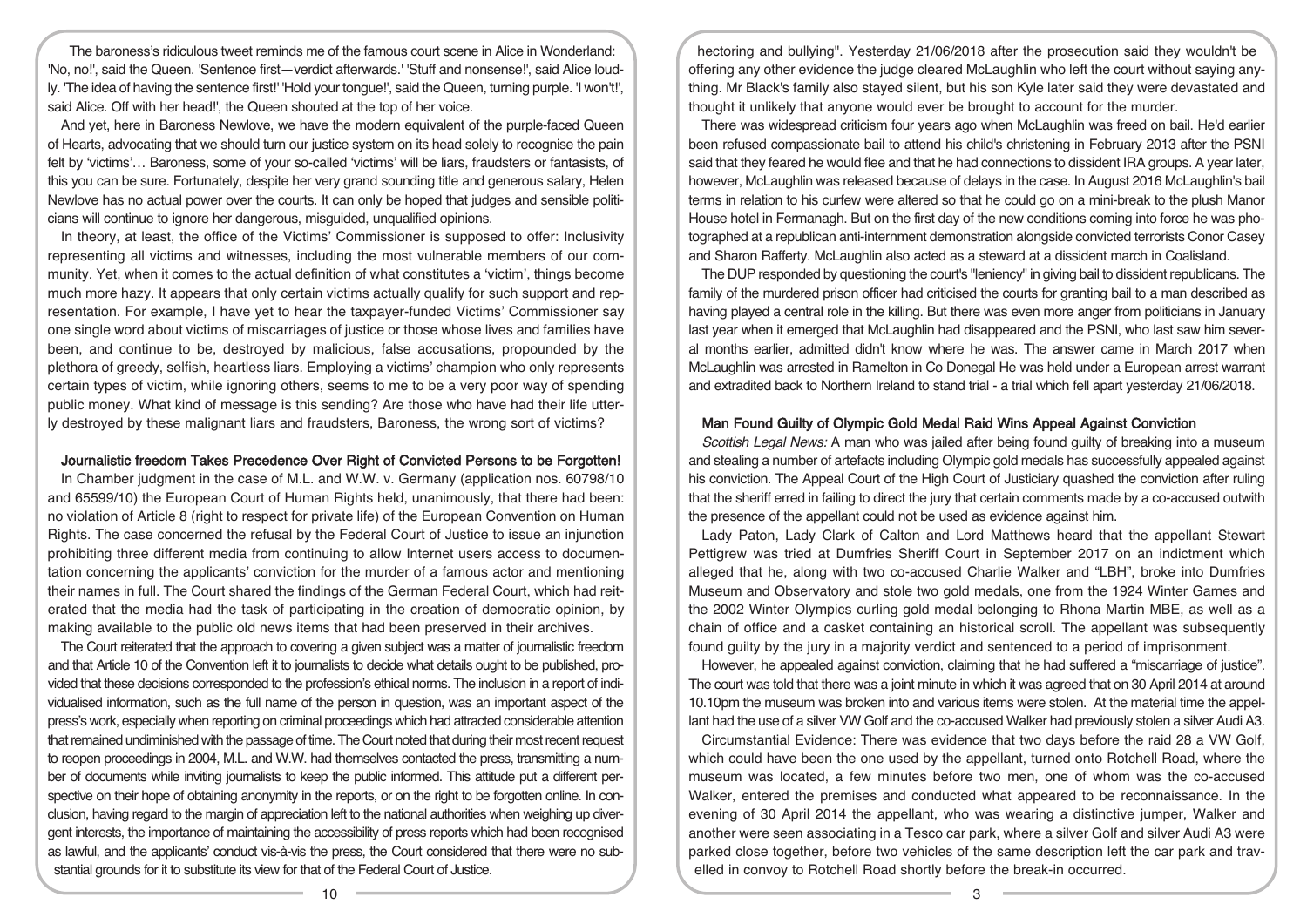CCTV footage from inside the museum showed one of the thieves wearing a jumper similar to the one worn by the appellant in the Tesco car park and minutes after the break-in a silver Audi A3 was seen coming from the direction of the locus travelling at high speed, and a silver Golf was later seen entering the caravan park where the appellant lived. There was also evidence that the appellant travelled to Aylesbury on 2 May with two other men and tried to sell something to a business which traded in second hand jewellery, as well as other adminicles of evidence. Further, there was an admission by Walker to his former girlfriend Lauren Davis, which was evidence against him but not the appellant. During the speech to the jury the procurator fiscal depute said that "all the evidence you have heard in the case is available for you to consider" and referred to the evidence of Ms Davis, but the sheriff gave no direction to the effect that the evidence about what Walker told Davis, insofar as it was based on what Walker said outwith the presence of the appellant, was not evidence which the jury were entitled to take into account in respect of the appellant.

'Material Misdirection': Counsel for the appellant submitted that the misdirection was a "material misdirection" in a case where the circumstantial evidence was not particularly strong and that the misdirection represented a "miscarriage of justice". But the advocate depute argued that the totality of the circumstantial evidence was "overwhelming" against the appellant and that there was no miscarriage of justice. Delivering the opinion of the court, Lady Clark of Calton said: "In considering whether the misdirection resulted in a miscarriage of justice, we note that the evidence of Lauren Davis was given prominence and the jury had a transcript of her call to the police as well as her oral evidence. It was an important breakthrough in the police investigation and was relied on in the speech to the jury by the procurator fiscal depute. The circumstantial evidence which was capable of incriminating the appellant was diffuse and capable of a number of different interpretations. "We consider that in the context of the circumstantial evidence in this case, the evidence of Lauren Davis about admissions by Walker would have been likely to have played an important part of the deliberations by the jury. Clear directions were required about what the jury required to do with her evidence in relation to the appellant. We do not accept that the evidence in this case was overwhelming or totally compelling in relation to the appellant and we note that the jury verdict was by a majority. "For these reasons, we cannot be satisfied that, if the jury had been properly directed, there was no real possibility that the verdict against the appellant would have been different. We are of the opinion therefore that the appeal should be allowed in respect of this ground of appeal...We therefore allow the appeal and quash the conviction."

#### UK 'Knew US Mistreated Rendition Detainees'

What is rendition? Rendering or rendition involves sending a person from one country to another for imprisonment and interrogation, probably by methods such as torture, that would be illegal in the country doing the rendering. US intelligence agencies used the process of "extraordinary rendition" to send terror suspects for interrogation by security officials in other countries, where they have no legal protection or rights under American law.

The Intelligence and Security Committee said British agencies continued to supply intelligence to allies despite knowing or suspecting abuse in more than 200 cases. Committee chairman Dominic Grieve said agencies knew of incidents that were "plainly unlawful". The findings have sparked fresh calls for an independent, judge-led inquiry. The two parliamentary reports, published following a three-year investigation, examine how far Britain's intelligence agencies were aware of the mistreatment of terrorism suspects. The ISC said it was "beyond doubt" that the UK knew how the

Mr Gauke cited figures that 70.7% of women and 62.9% of men released from custody between April and June 2016 after a sentence of less than a year went on to re-offend within 12 months. He said there was "persuasive evidence" that the new approach would help reduce re-offending rates. Mothers at the trial residential centres might be able to have their children with them, he added.

# "Sentence First, Verdict Afterwards…"

Just when it seemed as though public attitudes might just be changing towards sexual allegations, following the supposed abandoning of the ludicrous 'you will be believed' dogma, along comes another example of unthinking ideologically-inspired nonsense peddled by a senior public official. This time it's the so-called 'Victims' Commissioner', Baroness Helen Newlove.

On her official Twitter account, the Baroness – or possibly one of her flunkies – has recently posted the following politically-correct twaddle, masquerading as concern for the amorphous mass known collectively as 'victims':I strongly disagree with judges who demand that rape victims are referred to as complainants. A victim is a victim from the moment the crime is committed. They deserve to be treated with respect, sensitivity & feel that their pain is acknowledged. To do otherwise is a backward step.

The Baroness obviously takes the view that everyone who claims to have been raped (or otherwise sexually assaulted) is telling the truth. She doesn't seem to believe that any sane person is capable of lying about having been abused, which strikes me as naivety in the extreme. As we have seen in a series of recent scandals over disclosure (in other words ignoring or withholding of evidence by police), the key issue is often whether any 'crime' has even been committed in the first place, or whether it merely exists in the imagination of a chancer or fantasist; the tall tale made up in a bid for revenge, or is solely a disgraceful lie emanating from the mouth of a compensation-hungry fraudster. Has it not occurred to Helen Newlove that liars, fantasists and fraudsters exist?

I put it to her in the strongest possible terms that they do and, wherever these people rear their ugly heads, it is the accused and his or her family who are the victims. Is she really advocating that we lurch back to the 'you will be believed' school of nonsense? I find it extremely concerning that this very poor example of a palpably fallacious argument is being advanced by a well-paid public official, who also has a seat in Parliament: since 2010 she has been a member of the House of Lords.

Of course, no-one is suggesting that people who complain that they have been a victim of a serious crime should be treated with anything other than professionalism, kindness and respect by the police, prosecutors and court officials. However, prejudging the outcome of a contested trial by confirming ahead of a jury's deliberations that a crime has indeed been committed is, in my view, a very backward step indeed, and one that is grossly unfair and totally unjust to any defendant.

What is the next step along this particular road to judicial hell? Judges and prosecution barristers referring to the 'as yet unconvicted rapist in the dock' rather than 'the defendant'? Then, any pretence of a presumption of innocence in sexual trials would really be dead and buried.

It seems that the whole institution of the 'Victims' Commissioner' is another of those ludicrous and expensive quangos established by the last Labour government and indulged by successive administrations. It seems that Baroness Newlove has no particular qualifications, nor expertise in criminal justice, beyond having been herself a victim of a particularly horrific crime when her husband, Garry, was murdered by drunken thugs in 2007. While having every sympathy for her loss, it does seem a strange criterion upon which to justify making a senior public appointment. And this is where the problem seems to lie: we are expecting someone with no legal background nor qualifications to act as a public watchdog and advocate.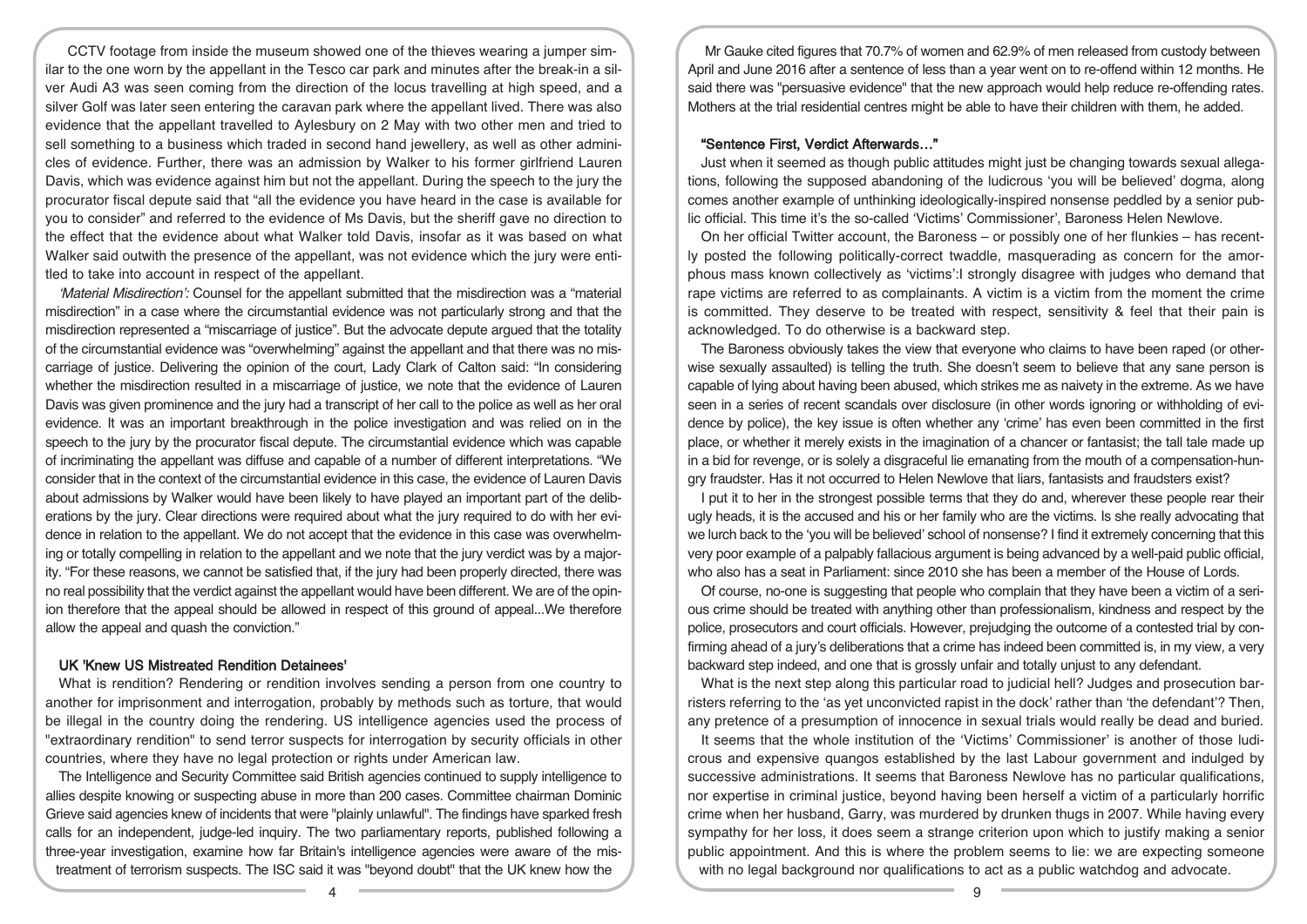emphasises the vital need to have mechanisms to ensure that arrangements made for people who lack capacity are in their best interests. It is also important that resources are, as far as possible, directed to care rather than to legal and bureaucratic processes.

The Deprivation of Liberty Safeguards (DoLS) scheme safeguards against the arbitrary deprivation of liberty of people who lack capacity to consent to their care or treatment, such as people living with dementia, people with autism and people with learning disabilities, providing legal authorisation for depriving a person of their liberty in a care home or hospital setting. However, there is widespread consensus that the scheme is broken.

70 per cent of the almost 220,000 applications for DoLS in 2016 -17 were not authorised within the required time frame. Consequently, many people are currently unlawfully deprived of their liberty, in breach of Article 5 ECHR. As many as 100,000 people are currently affected: the system is so broken those responsible for them have to consider how best to break the law. The decision of the Supreme Court in Cheshire West was that the "acid test" for deprivation of liberty is whether a person is under continuous supervision and control and not free to leave regardless of whether they are content or compliant. Extending the existing scheme to all those caught by this definition could cost £2bn a year. The Committee calls for Parliament to consider the definition of deprivation of liberty in the context of mental capacity law, ensuring it the safeguards of Article 5 apply to those who truly need them. Unless the fundamental issue of definition is addressed, there is a risk that the Law Commission's proposals may become as impractical as the current scheme.

# A Bit of a Head Case

A man with a tattoo of a gun on his forehead has been arrested and charged with illegal possession of a gun. Michael Vines allegedly threw a fully-loaded .38-caliber revolver into the grass after being involved in a car accident. Firefighters spotted him disposing of the gun and alerted responding police, who managed to recover the weapon. Vines, from South Carolina, has also been charged with driving under a suspended license and driving too fast for conditions. Under a picture of Vines's tattoo, Greenvile Police Department quipped on Facebook: "The real weapon was placed in property and evidence."

## UK Justice Minister Abandons Women's Prisons Plan

The Ministry of Justice has revealed it has scrapped plans to build five new community prisons for women as part of its new female offender strategy. Instead the department is to trial "residential women's centres", which would provide supported accommodation to women as they completed community sentences, in a bid to reduce the number of women in custody. As of 15 June, the women's prison population was 3,867, accounting for 4.7% of the prison population. Female prisoners are more than twice as likely as male prisoners to report needing help for mental health problems. The reoffending rate for women released from a custodial sentence of fewer than 12 months in April-June 2016 was 71%.

Justice Secretary David Gauke said short custodial sentences had failed to halt the "cycle of offending". Campaigners and police bodies have warned the provision for women must be "properly funded". Meanwhile, a justice minister has said sentences under a year should be axed for all but the most serious crimes. Rory Stewart told the Commons Justice Select Committee that community penalties were more effective and he wanted to "significantly reduce, if not eliminate" terms of under 12 months.

US handled some detainees and rejected claims by intelligence agencies that the cases detailed were no more than "isolated incidents". But the committee found no "smoking gun" to suggest a policy of deliberately overlooking such cases. Lord Falconer, who served as Labour's lord chancellor at the time, told the BBC that the UK government failed to act quickly enough after learning of British complicity in torture. Prime Minister Theresa May said British personnel worked in "a new and challenging operating environment" which some were "not prepared" for. She added "it took too long to recognise that guidance and training for staff was inadequate", and said British intelligence and the Army were "much better placed to meet that challenge".

Speaking to the BBC's World at One, committee chairman Dominic Grieve said UK renditions were organised to countries "with very dubious human rights records, where it would have been very likely that the person would be in fact tortured or ill-treated". He said British agents working in the US reported concerns about behaviour by their American colleagues, but there "was no response at the London end" and "no questions were asked" until 2004. The reports come a month after the UK government issued an unprecedented apology to Abdul Hakim Belhaj and his wife, who say they were abducted and taken to Libya after a tip-off from MI6. Mr Belhaj, a Libyan dissident, was tortured and spent six years in prison. Mr Belhaj's lawyer Sapna Malik said there seemed to be a "real deference" to the US. "In a way, this report shows that that [Belhaj case] was not an individual, isolated case, there was a wider pattern of co-operation by the UK," she said.

The report showed no evidence of direct mistreatment by British intelligence agencies, but there were 13 cases where spies witness first-hand a detainee being mistreated by others, BBC security correspondent Gordon Corera said. Former Foreign Secretary Jack Straw, who was responsible for overseeing GCHQ and MI6 between 2001 and 2006, said he was not aware of the activities or approach of the agencies, adding: "Many lessons... have since been learnt". Ken Clarke, who chairs the parliamentary group on extraordinary rendition, renewed calls for an independent inquiry into the UK's role, "to get to the full truth". He said the ISC report's findings were "not small issues which can now be swept under the carpet - and the government must address them urgently".

Speaking to BBC's Newsnight programme, Lord Falconer said: "We took much too long as a country to work out what our red lines were." He called for the inquiry into UK complicity in torture overseas to be reopened. Labour's shadow attorney general, Baroness Chakrabarti, and human rights campaign group Reprieve also called for a judge-led inquiry, saying the ISC's report was too limited Baroness Chakrabarti said in the period after 9/11 the US was "dabbling in these most horrific practices and - to some extent - the UK government went along for the ride".

The ISC launched its investigation after plans for the independent judge-led Gibson Inquiry collapsed. It studied documents, interviewed former detainees and three ex-officials. But the government denied the committee access to officers who were involved at the time of the UK's involvement in rendition, the report says. Today's ISC reports come six years after a judge-led inquiry was scrapped and court battles failed to get to the bottom of all allegations that the UK got its hands dirty after 9/11. But did the committee get to the whole truth? By its own account, probably not, because it was barred from speaking to some key officers - and it can't entirely establish whether all lessons have been learnt.

Today, if a foreign agency is known to be torturing a detainee of interest to the British intelligence agencies, ministers must be informed - that is guidance that has been published. These new rules are being consulted more than 570 times a year - but the ISC doesn't know how many of those cases are being flagged to ministers. Secondly, the ISC was astonished there is still no policy on whether and how UK personnel can be involved in rendition.